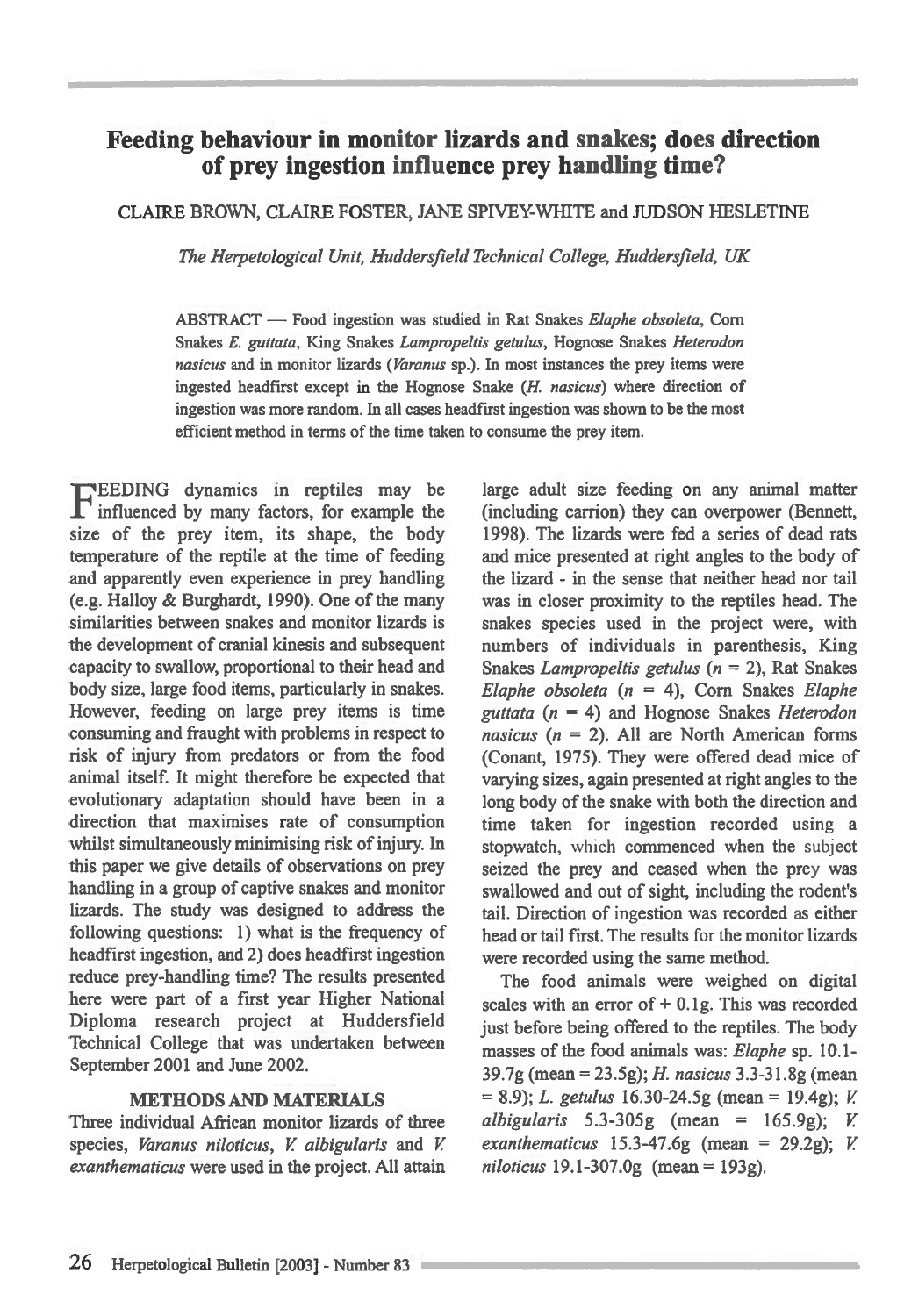*Statistical analysis.* Percentage frequencies of direction of ingestion in each reptile group were compared using an h-test of corresponding percentage *x* values by finding,

$$
h = x_1 \, (\mathbf{n}_1) - x_2 \, (\mathbf{n}_2)
$$

where  $x_1$  and  $x_2$  are the x values of the observed percentages of samples  $n^1$  and  $n^2$ . When the compared sample sizes were uneven, degrees of freedom (N') were found from,

$$
N = (2n_1n_2) / (n_1 + n_2)
$$

where  $n_1$  and  $n_2$  are the sample sizes for the respective data sets. For *N in* even sample sizes degrees of freedom was simply obtained from, *N=*   $(n_1 + n_2)/2$ . To correct for different prey sizes on the time to ingest food the simple formula was applied,

$$
C_{lt}=(M_1/(M_2)M_{2t})
$$

where  $C_{1}$  the corrected ingestion time was calculated from  $M_1$  the body mass of the largest prey item ingested in each sample,  $M_2$  the body mass of the prey animal being consumed and  $M_{2t}$ the time taken to consume  $M_2$ .

#### **RESULTS**

*Snakes - Rat and corn snake (Elaphe spp.)* data were pooled on the basis that the species have similar lifestyles and feeding habits (Conant, 1975). Figure 1 shows that this group ingested prey items headfirst 82% and hognose snakes *(H. nasicus)* head first 30% of the time with the difference between the two highly significant *(h =*  1.099, *P <* 0.01, 31.7d.f.). The king snakes *L. getulus,* showed a 57% head first ingestion which was not significantly different either from *Elaphe*  spp. *(h =* 0 .5540, *P >* 0.05, 11.6 d.f.) or *H nasicus (h =* 0.552, *P >* 0.05).

*Monitor lizards —* Frequency of headfirst ingestion of prey in monitor lizards is also shown in Fig 1. Headfirst ingestion was observed in *V albigularis*  50% (n = 10) and in *V niloticus* 70% of the time (n = 14). The percentage difference between the two was not significant  $(h = 0.4110, P > 0.05, d.f. =$ 11.66). Bosc's monitor *V exanthematicus,* 



Figure 1. Histogram showing comparative frequencies of headfirst food ingestion in snakes and monitor lizards. The data are expressed as percentage frequencies of headfirst ingestion as opposed to either tail or mid body first ingestion. The x-axis labels are E.  $sp = Elaphe$ obsoleta and  $E$ . guttata,  $H$ . n = Heterodon nasicus, L. g  $=$  Lampropeltis getulus, V. a  $=$  Varanus albigularis, V. n  $=$  Varanus niloticus and V.  $e =$  Varanus exanthematicus. See text for further details.

swallowed headfirst 65% of the time  $(n = 39)$ which was not significantly different from either *V*. *albigularis* ( $h = 0.304$ , d.f. = 20.6) or *V. niloticus*  $(h = 0.107, d.f. = 15.9)$ . A test for possible influences of  $Q_{10}$  effects on prey handling time in *V niloticus* and *V albigularis* using a multiple regression, with body temperature and prey size treated as independent variables and the time taken to consume the prey as the dependent variable, showed that in both species prey size was found to be of greater significance in determining handling time *(V niloticus, P <* 0.02; *V albigularis, P <*  0.002) than body temperature  $(V \text{ } niloticus, P =$ 0.27; *V albigularis, P =* 0.91).

#### **Comparing head and tail first ingestion**

*Snakes —* When corrected for size effects the mean time taken to consume prey head first in *H*. *nasicus* was  $32.5$  seconds (SD = 47.1 seconds), with the tail first mean  $139.1$  (SD = 164.2) with the difference significant at the 90% interval  $(F_{1,18}) = 3.14$ ,  $P = 0.09$ ). In *E. obsoleta* and *E. guttata mean* time taken to consume food head first was 158.1 seconds  $(SD = 113.9)$  with the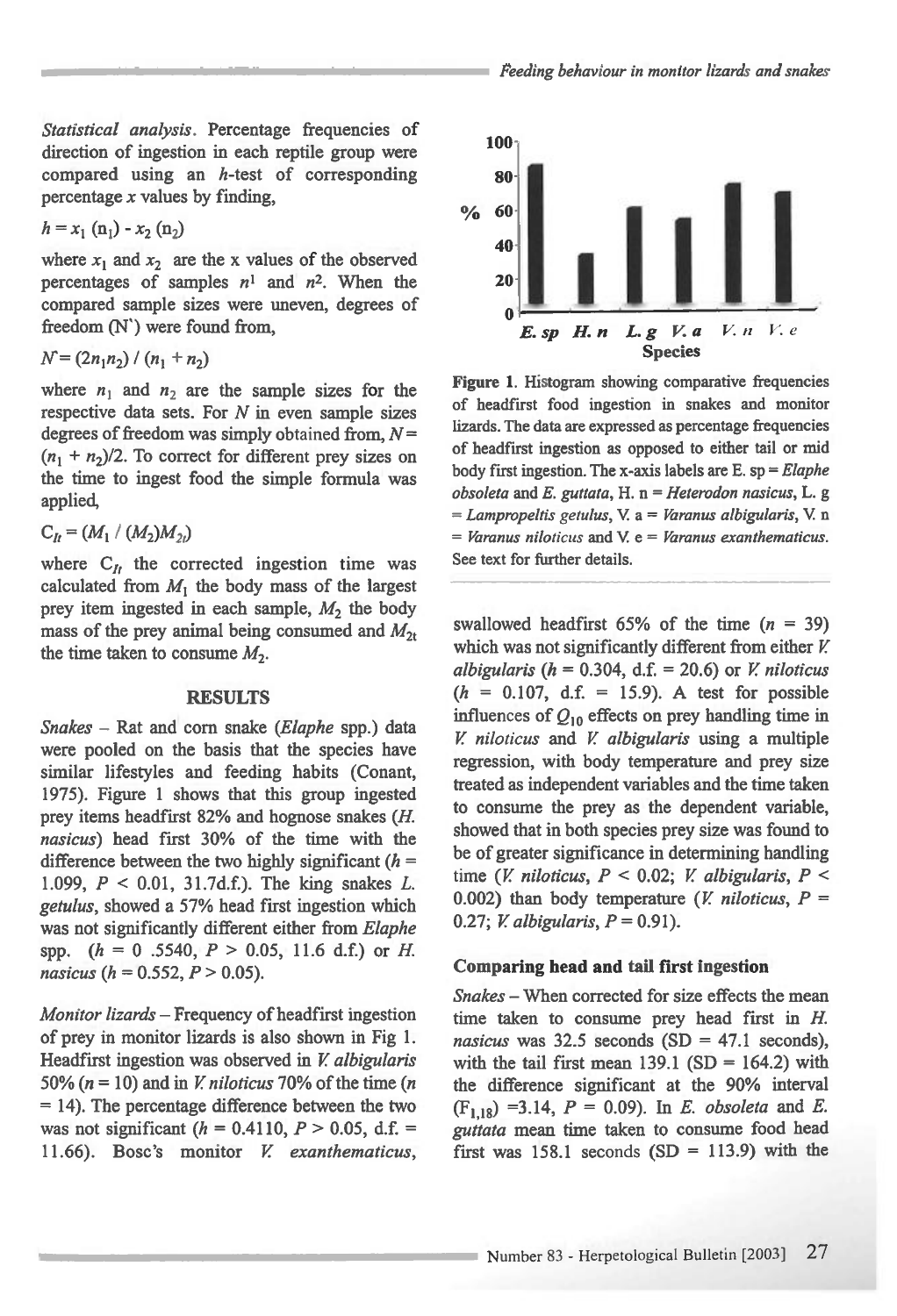mean for tail first 290.4 seconds  $(SD = 288.5)$ . The difference between means was significant at the 90% interval (F1, 27= 2.91, *P =* 0.10). Headfirst ingestion was quicker in *L. getulus (mean =* 32.5,  $SD = 47.1$ ) than tail first (mean = 139.1, SD = 164.2) and significant at the 90% interval  $F_{1,18}$  =  $3.14, P = 0.093.$ 

*Monitor Lizards —* When corrected for size, mean time to ingest food head first in *V exanthematicus*  was  $0.24 \pm 0.57$  seconds and when taken tail first  $0.26 \pm 0$ . 21 seconds. Analysis of variance showed no significant difference between the data sets **F1 , 37=** 0.03, *P >* 0.05. In *V albigularis meantime*  to consume food headfirst was  $0.62 \pm 1.7$  seconds and tail first  $1.11 \pm 1.0$  seconds with the difference not significant  $F_{1,9} = 0.20, P > 0.05$ .

#### **DISCUSSION**

The results of this study have shown that in most of the animals under observation there was a strong preference for headfirst ingestion, which resulted in shorter handling time. The exception was in the Hognose Snake, *H. nasicus,* which appeared to ingest in a more random fashion but even in this species swallowing prey head first reduced handling time. Headfirst ingestion should be adaptive for several reasons, particularly if the prey is a mammal with fur or a bird with feathers, since swallowing headfirst must reduce resistance and hence energy cost. Faster ingestion should also render the animal less vulnerable in a chance encounter with a predator - a reptile with a large object in its mouth has little means of defence, and also reduce the risk of accidental damage with headfirst ingestion since the limbs of the prey species are at an angle less likely to cause damage. In general our results were in good agreement with Loop (1974) who found significantly shorter feeding times with headfirst ingestion at the 90% interval and with one of the few studies undertaken in the field, where the gopher snake *(Pituophis catenifer)* was observed to consume most prey items (88.5%) headfirst (Rodriguez-Robles, in press).

The direction of ingestion in snakes may be influenced by the direction of attack (Diefenbach & Emslie, 1971; Cooper, 1981) and vary with the size and/or the age of the snake (Mori, 1996). The more random direction of ingestion in *H. nasicus*  possibly involves a natural diet of frogs and toads, which are almost spherical in shape and may inflate with air in an attempt to prevent ingestion. Therefore there may be no pre-adapted behaviour for dealing with fur or feather direction in this species. Evolutionary considerations have been cited as an influence on feeding behaviour in other snake species. For example, Mori (1996) found that snakes that are generalist feeders are less efficient in rodent feeding than endothermic prey specialists. Mori further suggested that prey handling in young snakes is learnt and becomes more proficient as they grow to adulthood. Several studies have indicated that prey type may influence the way snakes consume their food (e.g. Loop & Bailey, 1972; de Queiroz, 1984) and have a cost benefit basis. In the Viperine Snake *(Natrix maura),* the cost of capturing and handling the prey — which increases exponentially with fish size, and the energy value of the prey — which increases linearly with fish size, results in prey with the highest profitability being selected (Davies et al., 1980). Direction of ingestion in some snakes may be related to prey type and the number of items consumed in succession (Stafford, in press) whilst the direction of scale overlap apparently acts as a cue for prey ingestion in ophiophagus snakes (Greene, 1976).

Prey handling time has been found to increased exponentially with decreasing body temperature in the lizard *Lacerta vivipara* (Avery & Mynott, 1990) and a similar relationship was observed in certain skinks (e.g. Andrews, et al., 1987; de Queiroz et al., 1987; de Queiroz & de Queiroz 1987) although interestingly not in *Chalcides chalcides* (de Queiroz et al., 1987). The somewhat limited body temperature ranges experienced by our monitor lizards during the project may explain the lack of a significant association between food consumption and temperature — a wider body temperature range might have produced different results. It is also important to remember that all prey items used in this project were dead when offered to the reptiles, live prey might have produced significantly different responses.